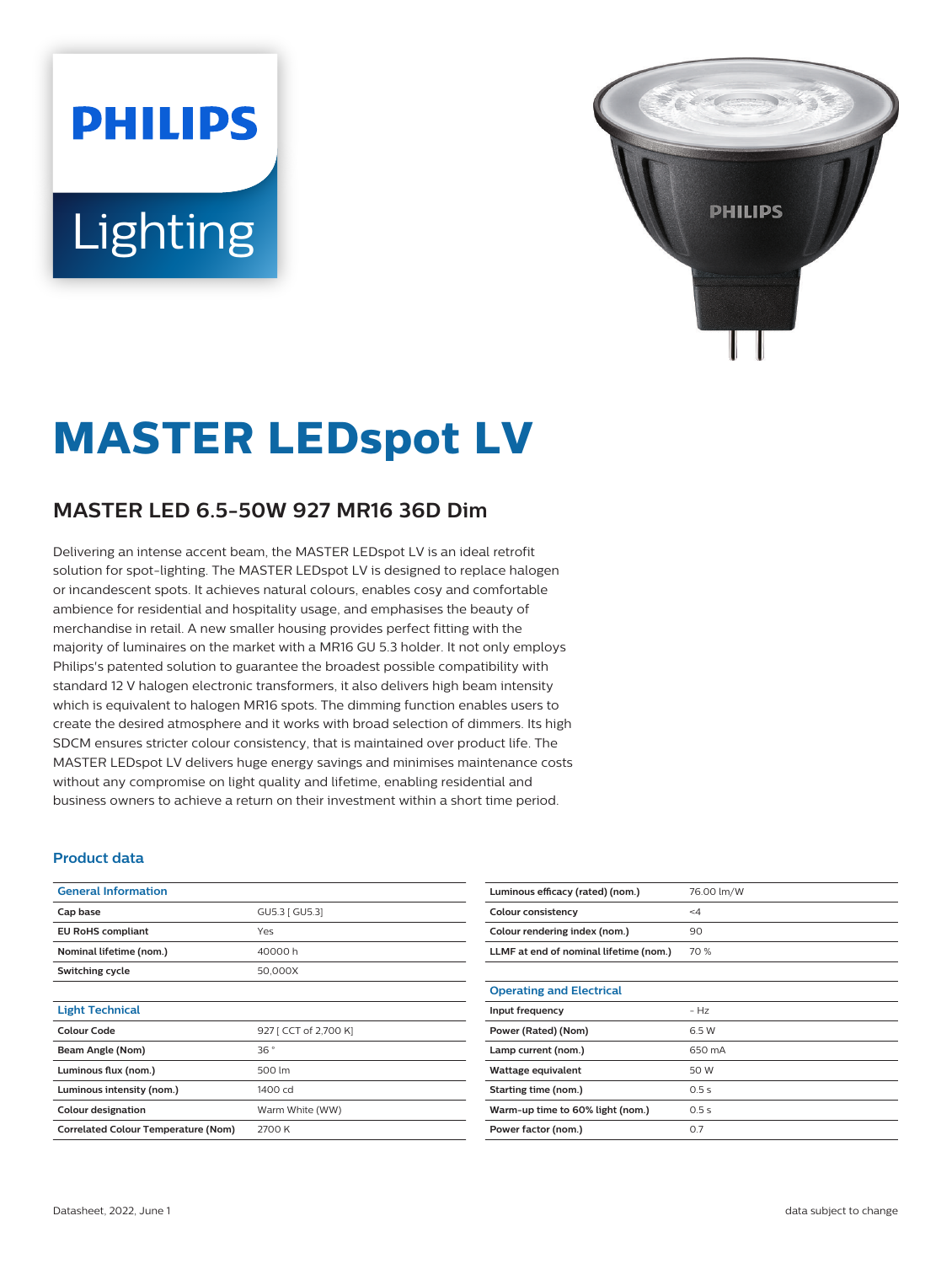#### **MASTER LEDspot LV**

| Voltage (Nom)                   | ac electronic 12 V         |  |
|---------------------------------|----------------------------|--|
|                                 |                            |  |
| <b>Temperature</b>              |                            |  |
| T-Case maximum (nom.)           | 90 °C                      |  |
|                                 |                            |  |
| <b>Controls and Dimming</b>     |                            |  |
| Dimmable                        | Only with specific dimmers |  |
|                                 |                            |  |
| <b>Mechanical and Housing</b>   |                            |  |
| <b>Bulb shape</b>               | MR16 [2inch/50mm]          |  |
|                                 |                            |  |
| <b>Approval and Application</b> |                            |  |
| Suitable for accent lighting    | Yes                        |  |
|                                 |                            |  |

| <b>Product Data</b>               |                                     |  |
|-----------------------------------|-------------------------------------|--|
| <b>Full product code</b>          | 871951435787700                     |  |
| Order product name                | MASTER LED 6.5-50W 927 MR16 36D Dim |  |
| EAN/UPC - product                 | 8719514357877                       |  |
| Order code                        | 35787700                            |  |
| SAP numerator - quantity per pack |                                     |  |
| Numerator - packs per outer box   | 10                                  |  |
| <b>SAP material</b>               | 929003072208                        |  |
| SAP net weight (piece)            | 0.060 kg                            |  |

#### **Dimensional drawing**



| Product                             |       |  |
|-------------------------------------|-------|--|
| MASTER LED 6.5-50W 927 MR16 36D Dim | 50 mm |  |
|                                     |       |  |

**MASTER LED 6.5-50W 927 MR16 36D Dim**

#### **Photometric data**



100 Intensity  $(% ) \longrightarrow$ Intensity (%) 80 60 40 20  $_{200}^{0}$ 700 800 200 300 400 500 600  $\lambda$ [nm]-

**LEDspots GMGCLA 6,5W MR16 GU5,3 927 36D-ADL**

#### **LEDspots GMGCLA 6,5W MR16 GU5,3 927 24D-POC**